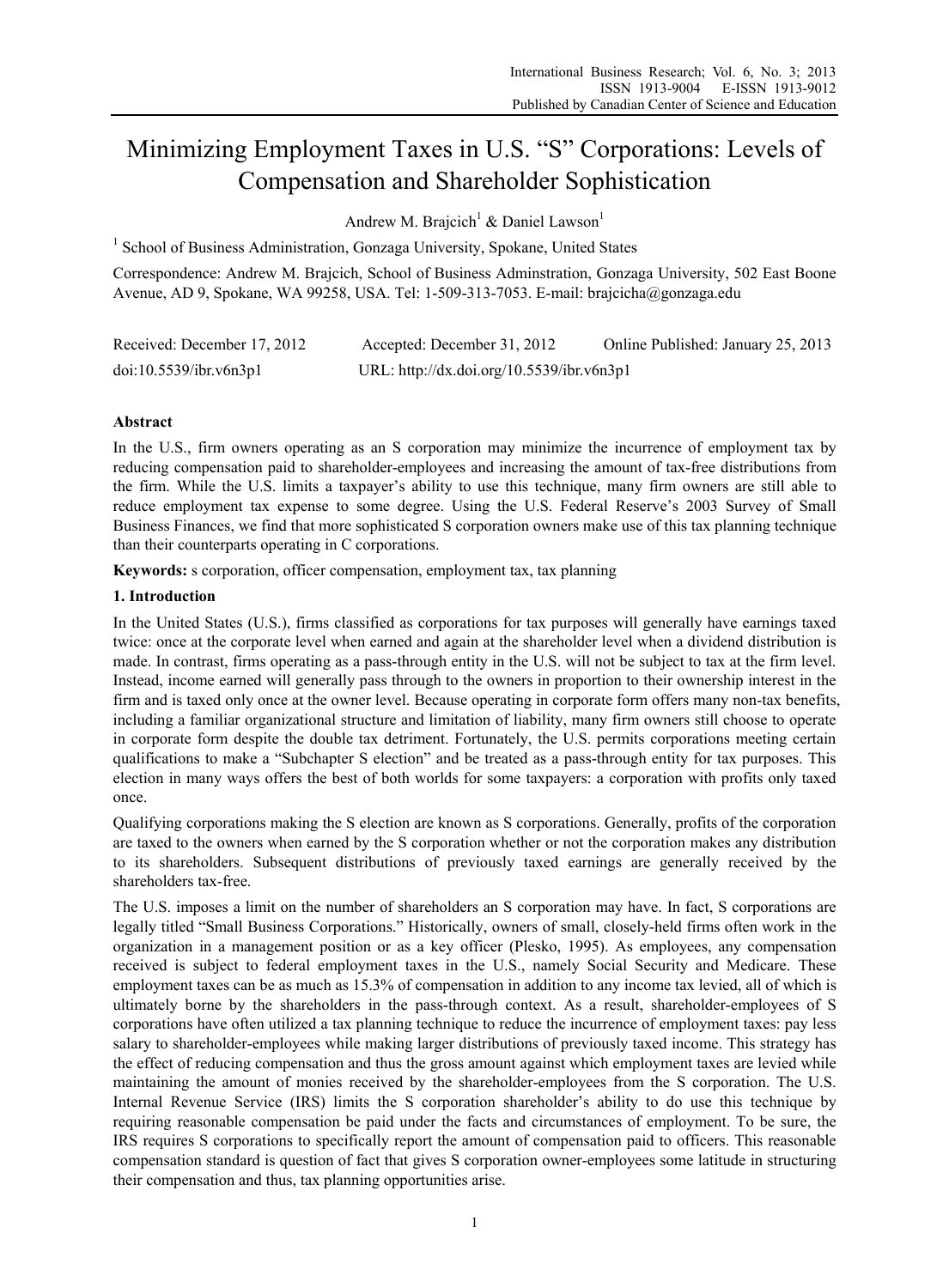In a previous study, we looked at the utilization of debt as a method to reduce tax expense in the U.S. and the level of sophistication of owners using debt capitalization techniques (Brajcich & Lawson, 2012). That study found debt capitalization of corporations is a complex tax planning tool that most owners would not employ without some degree of sophistication. Likewise, the use of reduced S corporation compensation packages to shareholder-employees coupled with higher distributions to shareholders is a complex tax planning technique. Here, using the 2003 Survey of Small Business Finances by the U.S. Federal Reserve Board (SBBF), we look at the level of compensation paid to S corporation shareholder-employees. For the more sophisticated firm owner operating in an S corporation, we would expect to see lower levels of compensation. For corporations that have not made the S election, we would not expect to see similar results as any tax advantage of reduced compensation and increased dividends is mitigated by the double tax regime imposed on such corporations, commonly referred to as C corporations.

Our results are varied. When using the graduate degree as a proxy for sophistication as done in our previous study (Brajcich & Lawson, 2012), we find that C corporations compensate their officers more than average to a statistically significant degree, while S corporations compensate their officers less than average. Surprisingly, S corporations do not compensate officers below average at a statistically significant level. Using the college degree and age of the firm as additional proxies, we find that C corporations compensate their shareholders two to three times as much as S corporations.

We also look at results from a sub-sample that excludes firms that do not compensate their officers. This approach should produce results more representative of our hypothesis because of IRS rules surrounding officer compensation by S corporations. Specifically, a firm owner seeking to take advantage of this strategy to limit employment taxes must pay its officers a reasonable compensation. Rarely is zero compensation reasonable when working for a firm and to work for free as an S corporation owner would bring increased scrutiny by the IRS. Compensation of S corporation officers has been a recent enforcement priority of the IRS (Rettig, 2010). When looking at firms that compensate their officers, we see similar results, i.e., C corporations pay more compensation to a statistically significant degree while S corporations pay less, but not to a statistically significant degree.

When looking at the experience of the firm owner, however, the results are not what we would expect. We find that with increased experience, S corporations compensation of officers is higher than average at a statistically significant level. As noted in our previous study, experience may be a proxy for business savvy, but does not necessarily translate to sophistication in the tax planning sense (Brajcich & Lawson, 2012).

#### **2. Literature Review**

The challenges and characteristics of small businesses are very different from those of large businesses (Ang, 1991). Small businesses are often closely-held and tax considerations are likely to have a greater bearing on the choice of entity in the small business context (Ayers, Cloyd, & Robinson, 1996) and (Carroll & Joulfaian, 1997). Although the small firm is a separate legal entity from its owner, the interrelations between owner and firm result in many common interests between both parties. For example, compensation to owners of S corporationsmay be postponed during formative years as these owners are more likely to be indifferent to receiving compensation or profit distributions and can integrate personal incomes to minimize personal taxes (Ang, 1991).

Given that tax is a pertinent consideration for small business, tax practitioners and owners alike seek to minimize small business tax expense. After the Tax Reform Act of 1986, the U.S. saw a rise in elections to be S corporations that is largely attributable to the increased corporate tax rates (Carroll & Joulfaian, 1997). While many studies have looked to the pass-through characteristic of S corporations and differential tax rates between individuals and corporations as driver in their increased popularity (Plesko, 1996), few have observed the use of specific tax planning opportunities with respect to employment tax. A multitude of law review articles have looked at the issue of reasonable compensation in the S corporation context, e.g. Bertozzi (1978), or IRS enforcement, e.g. Watters and Burckel (1991), but we find no empirical study on point that looks at the use of the employment tax reduction technique analyzed here.

#### **3. Methodology**

We begin by regressing compensation of S- and C-corporations to shareholders on sophistication and education variables using ordinary least squares. The first regression to estimate is:

$$
comp_i = \delta + \delta_2 firm\_age_i + \delta_3 college_i + \delta_4 graduate_i + \delta_5 bus\_exper_i + \mathcal{E}_i
$$
 (1)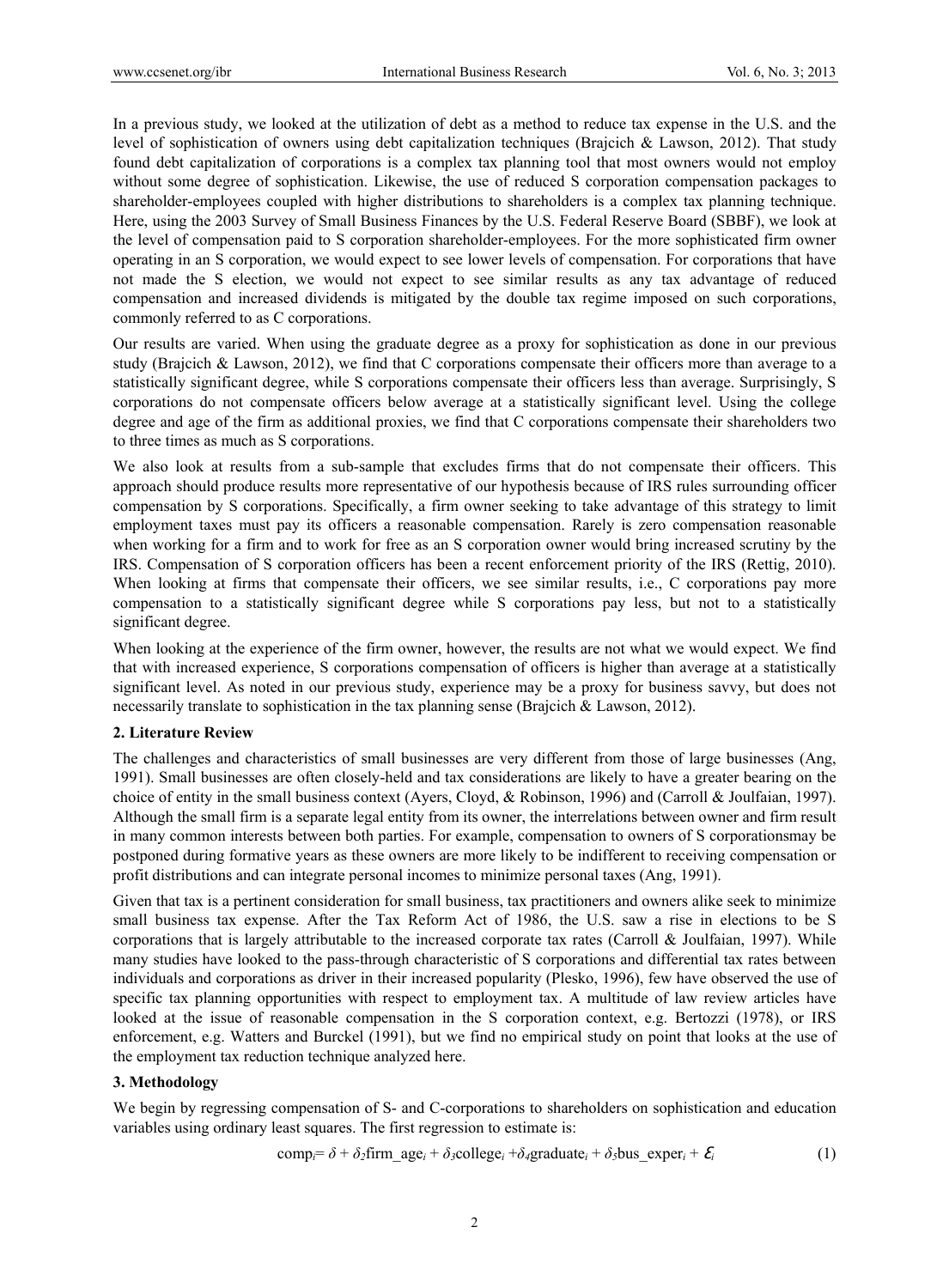where: *comp<sub>i</sub>* is the total amount of officers' compensation/guaranteed payments to shareholder-employees for firm *i*; *firm* age<sub>i</sub> is the age of the firm in years scaled by 10; *college<sub>i</sub>* is a dummy variable that equals one if the owner of the firm has a college degree and zero otherwise; *graduatei* is a dummy variable that equals one if the owner of the firm has a graduate degree and zero otherwise, and *bus\_experi* is the owner business experience in years scaled by 10.  $\mathcal{E}_i$  is the error term for firm *i*.  $\delta$ 's are coefficients to be estimated. We report the results from this regression in Table 1.

In a second regression model, we exclude firms that report non-positive compensation to shareholders and repeat the regression above in an effort to estimate the marginal effects sophistication and education have on C- and S-corporations compensation to shareholders. We report the results from our second regression model in Table 2. In a third regression, we use a subsample of firms that are owned by a single individual and repeat regression (1). We report these regression results in Table 3. In the final regression model, we use single-owner firms that report positive compensation to shareholders and repeat the regression. We report our final regression results in Table 4.

#### **4. Data**

We use survey data from the SBBF, which is a random sample of 4,240 small businesses. (Note 1) Since the focus of our study is on S- and C-corporations, we exclude sole proprietors, LLCs and partnerships, leaving a sample of 2,893 firms. We also drop financially constrained firms, including firms with negative equity and firms that were consistently denied or discouraged from applying for loans or renewals of lines of credit, leaving a sample of 1,743 firms. We also drop 12 firms that report non-positive total assets. This leaves a final sample of 1,731 firms, including 1,067 S-Corporations and 664 C-Corporations for our first regression model.

We use compensation payments to shareholders as the dependent variable for all of our regression models. For sophistication proxies, we use the age of the firm in years and the number of years of business experience of the owner of the firm, each scaled by 10. To determine the extent education has on compensation, we use dummy variables for college and graduate degrees, where degree equals one if the firm owner has a degree. Since college degree and graduate degree are highly correlated to each other, we orthogonalize the two variables to avoid multi-collinearity problems.

### **5. Results**

We report ordinary least squares regression results in Table 1 where the dependent variable is compensation to shareholders. Regression results for S-corporations are reported in column 1 and C-corporations in column 2. As the main goal of this study is to explore the significance of sophistication and education on compensation distribution within a S- and C-corporation, we begin by focusing on the age of the firm and whether or not the owner of the firm has a college or graduate degree. As reported in columns 1 and 2, older firms are associated with distributing additional compensation to their shareholders. For every 10-year increase in firm age, S-corporations distribute an additional \$2,950 in compensation to their shareholders, whereas C-corporations distribute more than twice that amount (\$5,980), results that are statistically significant at the 5% and 1% level, respectively. Similarly, C-corporations that have owners with college degrees distribute nearly three times more compensation (\$163,827 versus \$56,328), on average, to their shareholders than S-corporations with college degree holding owners, results of which are significant at the 1% and 3% level, respectively. Furthermore, C-corporations with graduate degree holding owners distribute \$287,292 more compensation, on average, than C-corporations with non-graduate degree holding owners. This result is also statistically significant at the 1% level. The graduate degree variable is negative for S-corporations, however, the result is not statistically significant.

The results in Table 1 fit nicely with our hypotheses that sophistication and education are important factors with regards to mitigating the double tax regime with the exception of business experience. We find that a 10-year increase in business experience for S-corporation owners is associated with an additional \$2,896 in compensation to shareholders, but a decrease of \$4,279 in compensation for C-corporation owners, results that are both significant at the 5% level. Based on our hypotheses, we expected the opposite. We offer no explanation here, only that experience may not necessarily translate to good tax planning.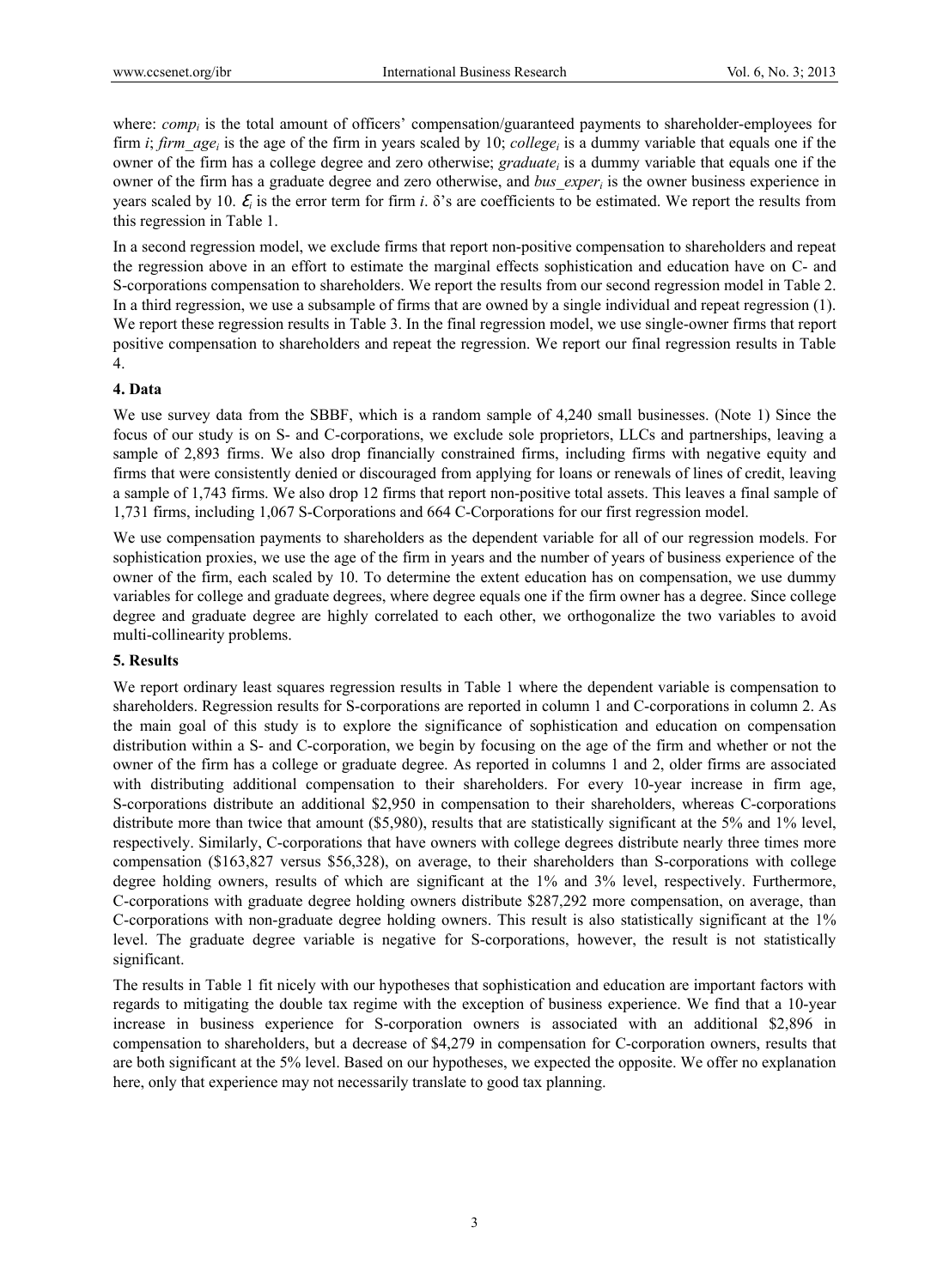| Variables           | S-Corporation Compensation | C-Corporation Compensation |
|---------------------|----------------------------|----------------------------|
| Firm Age            | 2.950.47**                 | 5,979.55***                |
|                     | (0.013)                    | (0.001)                    |
| College Degree      | 56,328.01**                | 163,827.08***              |
|                     | (0.018)                    | (0.000)                    |
| Graduate Degree     | $-33,840.02$               | 287, 292, 21***            |
|                     | (0.301)                    | (0.000)                    |
| Business Experience | 2,895.83**                 | $-4,278.77**$              |
|                     | (0.017)                    | (0.040)                    |
| Constant            | 39,340.83                  | 167,926.97***              |
|                     | (0.191)                    | (0.005)                    |
| Observations        | 1,060                      | 625                        |
| R-squared           | 0.031                      | 0.083                      |

| Table 1. Compensation of S- and C-corporations |  |  |  |  |  |
|------------------------------------------------|--|--|--|--|--|
|------------------------------------------------|--|--|--|--|--|

Description: This table reports regression results of Compensation to shareholders on education and sophistication variables. Regression results for firms that file their taxes as S-corporations and C-corporations are displayed in columns 1 and 2, respectively. Firm Age is age of firm in years divided by 10. College degree and Graduate degree are dummy variables that equal one if the owner of the firm has a college (graduate) degree and zero otherwise. Graduate degree and College degree are highly correlated and are thus orthogonalized to each other. Experience is the number of years of business experience of the primary owners divided by 10. \*, \*\* and \*\*\* represent significance at the 10%, 5% and 1%, respectively.

In Table 2, we report ordinary least squares regression results on a subsample of firms that have reported positive compensation to shareholders. By excluding the firms that award zero compensation to their shareholders, we are able to examine more closely the marginal effects sophistication and education has on compensation within Sand C-corporations. Similar to the results in Table 1, a 10-year increase in firm age corresponds to an additional \$4,783 in compensation within a C-corporation. However, unlike Table 1, the age of the S-corporation is not a statistically significant factor with respect to compensation, at least not within the 10% level. The owners of Scorporations (C-corporations) with college degrees are associated with an additional \$73,202 (\$186,505) in compensation to their shareholders, both results which are significant at the 1% level. For S-corporations, graduate degree continues to be an insignificant factor for compensation, while business experience continues to be a significant influence. A 10- year increase in experience is associated with a \$3,807 increase in compensation, a result which is significant at the 1% level. Graduate degree becomes an even greater factor for C-corporations, where \$341,087 additional compensation is associated with graduate degree holding owners. Business experience for C-corporations continues to be negative, however the statistical significance diminishes with this subsample.

| Variables           | S-Corporation Compensation | C-Corporation Compensation |
|---------------------|----------------------------|----------------------------|
| Firm Age            | 2,033.16                   | $4,783.15**$               |
|                     | (0.148)                    | (0.020)                    |
| College Degree      | 73,201.86***               | 186,504.53***              |
|                     | (0.010)                    | (0.000)                    |
| Graduate Degree     | $-34,519.80$               | 341.087.13***              |
|                     | (0.375)                    | (0.000)                    |
| Business Experience | 3,807.38***                | $-2,800.48$                |
|                     | (0.009)                    | (0.236)                    |
| Constant            | 60,531.75*                 | 184,583.41***              |
|                     | (0.096)                    | (0.005)                    |
| Observations        | 877                        | 541                        |
| R-squared           | 0.030                      | 0.093                      |

Table 2. Subsample of S- and C-corporations with positive compensation

Description: This table reports regression results of a subsample of firms for Compensation to shareholders on education and sophistication variables. The subsample includes firms that reported positive compensation. Regression results for firms that file their taxes as S-corporations and C-Corporations are displayed in columns 1 and 2, respectively. Firm Age, College degree, Graduate degree and Business Experience are as defined in Table 1. \*, \*\* and \*\*\* represent significance at the 10%, 5% and 1%, respectively.